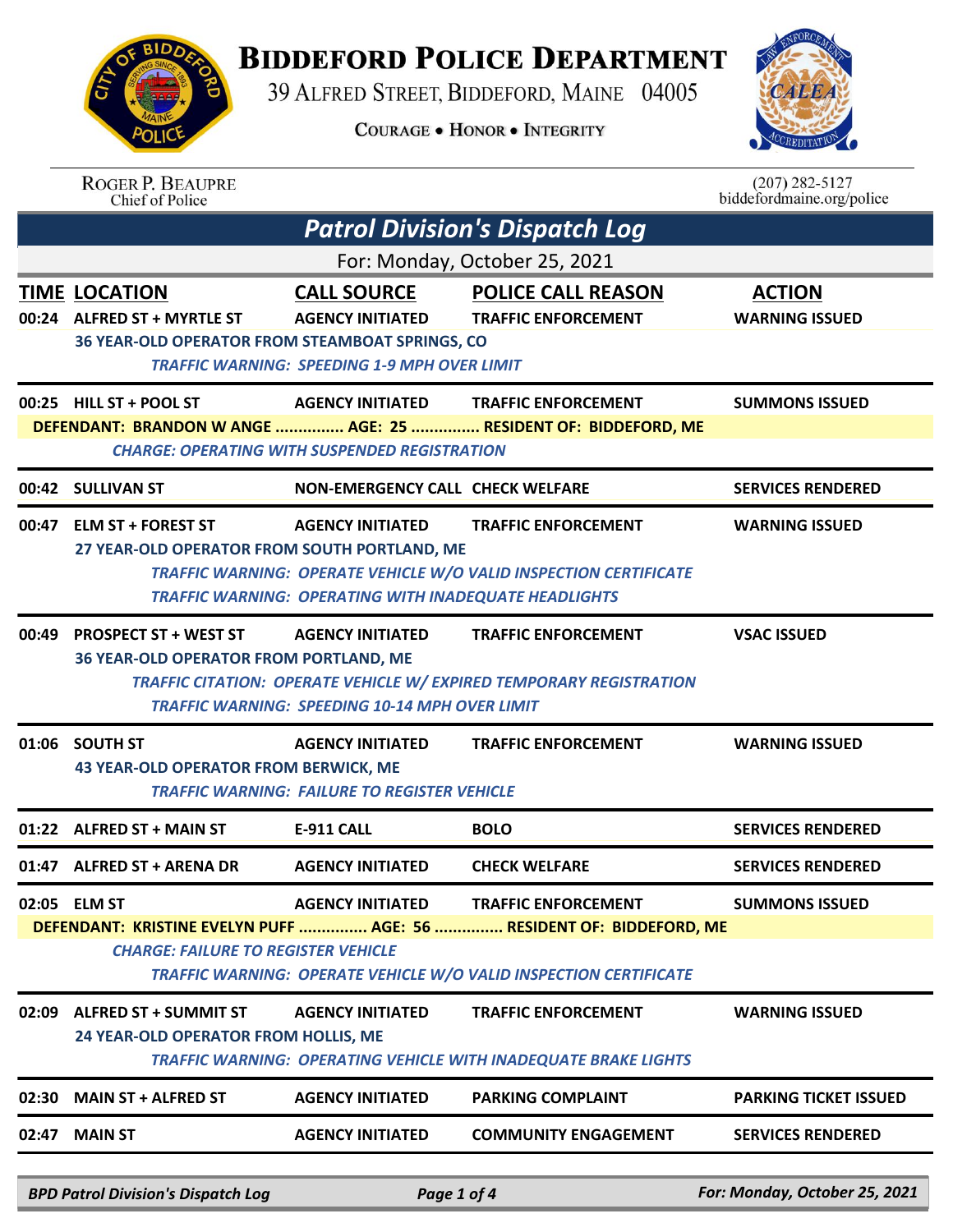| DEFENDANT: PAMELA S FITZGERALD  AGE: 53  RESIDENT OF: BIDDEFORD, ME<br><b>CHARGE: VIOLATING CONDITION OF RELEASE</b><br>04:37 ALFRED ST + DENTAL AVE<br><b>AGENCY INITIATED</b><br><b>TRAFFIC ENFORCEMENT</b><br><b>WARNING ISSUED</b><br><b>43 YEAR-OLD OPERATOR FROM BIDDEFORD, ME</b><br><b>TRAFFIC WARNING: OPERATING VEHICLE WITH INADEQUATE BRAKE LIGHTS</b><br><b>AGENCY INITIATED</b><br>06:04 ALFRED ST + EDWARDS AVE<br><b>TRAFFIC ENFORCEMENT</b><br><b>WARNING ISSUED</b><br><b>31 YEAR-OLD OPERATOR FROM CASCO, ME</b><br>TRAFFIC WARNING: FAILING TO NOTIFY STATE OF NAME AND ADDRESS CHANGE<br><b>TRAFFIC WARNING: SPEEDING 10-14 MPH OVER LIMIT</b><br>06:30<br><b>SACO FALLS WAY</b><br><b>E-911 CALL</b><br><b>ASSIST CITIZEN</b><br><b>SERVICES RENDERED</b><br>07:00 POOL ST + PIKE ST<br><b>AGENCY INITIATED</b><br><b>SUSPICION</b><br><b>SUMMONS ISSUED</b><br>DEFENDANT: JOSHUA MICHAEL WILLIAMS  AGE: 30  RESIDENT OF: BIDDEFORD, ME<br><b>CHARGE: TRAFFICKING OR FURNISHING IMITATION SCHEDULED DRUG</b><br><b>CHARGE: UNLAWFUL POSSESSION OF SCHEDULED DRUG</b><br><b>CHARGE: VIOLATING CONDITION OF RELEASE</b><br>07:08 ALFRED ST<br><b>E-911 CALL</b><br><b>BOLO</b><br><b>NEGATIVE CONTACT</b><br>07:16 WESTMORE AVE<br><b>SEX OFFENDER REGISTRATION</b><br><b>WALK-IN AT STATION</b><br><b>REPORT TAKEN</b><br>07:54 MAIN ST<br><b>AGENCY INITIATED</b><br><b>PAPERWORK NOT SERVED</b><br><b>PAPERWORK</b><br>08:03 ALFRED ST<br><b>AGENCY INITIATED</b><br><b>SERVICES RENDERED</b><br><b>ALL OTHER</b><br><b>PAPERWORK SERVED</b><br>08:06 ALFRED ST<br><b>WALK-IN AT STATION</b><br><b>PAPERWORK</b><br>08:31 ALFRED ST<br><b>AGENCY INITIATED</b><br><b>PAPERWORK</b><br><b>PAPERWORK NOT SERVED</b><br>08:36 CHERRYFIELD AVE<br><b>AGENCY INITIATED</b><br><b>PAPERWORK</b><br><b>NEGATIVE CONTACT</b><br><b>ALARM</b><br>08:43 MAPLEWOOD AVE<br><b>ALARM - POLICE</b><br><b>FALSE ALARM</b><br>09:21 POOL ST + MARBLEHEAD LN<br><b>AGENCY INITIATED</b><br><b>TRAFFIC ENFORCEMENT</b><br><b>NO ACTION REQUIRED</b><br>09:37 ALFRED ST<br><b>AGENCY INITIATED</b><br><b>OUT FOR FOLLOW UP</b><br><b>SERVICES RENDERED</b><br>09:55 ELM ST<br><b>NON-EMERGENCY CALL JUVENILE OFFENSES</b><br><b>SERVICES RENDERED</b><br>10:06 ALFRED ST + PRECOURT ST<br>E-911 CALL<br><b>VEHICLE CRASH - POLICE ONLY</b><br><b>STATE FORM TAKEN</b><br><b>DHHS / DA REFERRAL</b><br>10:29 PINE ST<br><b>OTHER</b><br><b>REPORT TAKEN</b><br>10:38 SOUTH ST + MAIN ST<br><b>NON-EMERGENCY CALL BOLO</b><br><b>NEGATIVE CONTACT</b><br>10:51 HILL ST<br>E-911 CALL<br><b>SERVICES RENDERED</b><br><b>CHECK WELFARE</b><br><b>PROSPECT ST</b><br><b>NON-EMERGENCY CALL MISSING PERSON</b><br><b>REPORT TAKEN</b><br>10:59<br>11:11 ALFRED ST<br><b>AGENCY INITIATED</b><br><b>SERVICES RENDERED</b><br><b>COMMUNITY ENGAGEMENT</b><br>11:12 ALFRED ST<br><b>AGENCY INITIATED</b><br><b>COMMUNITY ENGAGEMENT</b><br><b>SERVICES RENDERED</b> |  | <b>TIME LOCATION</b><br>04:07 SACO FALLS WAY | <b>CALL SOURCE</b><br><b>E-911 CALL</b> | <b>POLICE CALL REASON</b><br><b>VIOL OF BAIL CONDITIONS</b> | <b>ACTION</b><br><b>SUMMONS ISSUED</b> |  |
|----------------------------------------------------------------------------------------------------------------------------------------------------------------------------------------------------------------------------------------------------------------------------------------------------------------------------------------------------------------------------------------------------------------------------------------------------------------------------------------------------------------------------------------------------------------------------------------------------------------------------------------------------------------------------------------------------------------------------------------------------------------------------------------------------------------------------------------------------------------------------------------------------------------------------------------------------------------------------------------------------------------------------------------------------------------------------------------------------------------------------------------------------------------------------------------------------------------------------------------------------------------------------------------------------------------------------------------------------------------------------------------------------------------------------------------------------------------------------------------------------------------------------------------------------------------------------------------------------------------------------------------------------------------------------------------------------------------------------------------------------------------------------------------------------------------------------------------------------------------------------------------------------------------------------------------------------------------------------------------------------------------------------------------------------------------------------------------------------------------------------------------------------------------------------------------------------------------------------------------------------------------------------------------------------------------------------------------------------------------------------------------------------------------------------------------------------------------------------------------------------------------------------------------------------------------------------------------------------------------------------------------------------------------------------------------------------------------------------------------------------------------------------------------------------------------------------------------------------------------------------------------------------------------------------------------------------------------|--|----------------------------------------------|-----------------------------------------|-------------------------------------------------------------|----------------------------------------|--|
|                                                                                                                                                                                                                                                                                                                                                                                                                                                                                                                                                                                                                                                                                                                                                                                                                                                                                                                                                                                                                                                                                                                                                                                                                                                                                                                                                                                                                                                                                                                                                                                                                                                                                                                                                                                                                                                                                                                                                                                                                                                                                                                                                                                                                                                                                                                                                                                                                                                                                                                                                                                                                                                                                                                                                                                                                                                                                                                                                                |  |                                              |                                         |                                                             |                                        |  |
|                                                                                                                                                                                                                                                                                                                                                                                                                                                                                                                                                                                                                                                                                                                                                                                                                                                                                                                                                                                                                                                                                                                                                                                                                                                                                                                                                                                                                                                                                                                                                                                                                                                                                                                                                                                                                                                                                                                                                                                                                                                                                                                                                                                                                                                                                                                                                                                                                                                                                                                                                                                                                                                                                                                                                                                                                                                                                                                                                                |  |                                              |                                         |                                                             |                                        |  |
|                                                                                                                                                                                                                                                                                                                                                                                                                                                                                                                                                                                                                                                                                                                                                                                                                                                                                                                                                                                                                                                                                                                                                                                                                                                                                                                                                                                                                                                                                                                                                                                                                                                                                                                                                                                                                                                                                                                                                                                                                                                                                                                                                                                                                                                                                                                                                                                                                                                                                                                                                                                                                                                                                                                                                                                                                                                                                                                                                                |  |                                              |                                         |                                                             |                                        |  |
|                                                                                                                                                                                                                                                                                                                                                                                                                                                                                                                                                                                                                                                                                                                                                                                                                                                                                                                                                                                                                                                                                                                                                                                                                                                                                                                                                                                                                                                                                                                                                                                                                                                                                                                                                                                                                                                                                                                                                                                                                                                                                                                                                                                                                                                                                                                                                                                                                                                                                                                                                                                                                                                                                                                                                                                                                                                                                                                                                                |  |                                              |                                         |                                                             |                                        |  |
|                                                                                                                                                                                                                                                                                                                                                                                                                                                                                                                                                                                                                                                                                                                                                                                                                                                                                                                                                                                                                                                                                                                                                                                                                                                                                                                                                                                                                                                                                                                                                                                                                                                                                                                                                                                                                                                                                                                                                                                                                                                                                                                                                                                                                                                                                                                                                                                                                                                                                                                                                                                                                                                                                                                                                                                                                                                                                                                                                                |  |                                              |                                         |                                                             |                                        |  |
|                                                                                                                                                                                                                                                                                                                                                                                                                                                                                                                                                                                                                                                                                                                                                                                                                                                                                                                                                                                                                                                                                                                                                                                                                                                                                                                                                                                                                                                                                                                                                                                                                                                                                                                                                                                                                                                                                                                                                                                                                                                                                                                                                                                                                                                                                                                                                                                                                                                                                                                                                                                                                                                                                                                                                                                                                                                                                                                                                                |  |                                              |                                         |                                                             |                                        |  |
|                                                                                                                                                                                                                                                                                                                                                                                                                                                                                                                                                                                                                                                                                                                                                                                                                                                                                                                                                                                                                                                                                                                                                                                                                                                                                                                                                                                                                                                                                                                                                                                                                                                                                                                                                                                                                                                                                                                                                                                                                                                                                                                                                                                                                                                                                                                                                                                                                                                                                                                                                                                                                                                                                                                                                                                                                                                                                                                                                                |  |                                              |                                         |                                                             |                                        |  |
|                                                                                                                                                                                                                                                                                                                                                                                                                                                                                                                                                                                                                                                                                                                                                                                                                                                                                                                                                                                                                                                                                                                                                                                                                                                                                                                                                                                                                                                                                                                                                                                                                                                                                                                                                                                                                                                                                                                                                                                                                                                                                                                                                                                                                                                                                                                                                                                                                                                                                                                                                                                                                                                                                                                                                                                                                                                                                                                                                                |  |                                              |                                         |                                                             |                                        |  |
|                                                                                                                                                                                                                                                                                                                                                                                                                                                                                                                                                                                                                                                                                                                                                                                                                                                                                                                                                                                                                                                                                                                                                                                                                                                                                                                                                                                                                                                                                                                                                                                                                                                                                                                                                                                                                                                                                                                                                                                                                                                                                                                                                                                                                                                                                                                                                                                                                                                                                                                                                                                                                                                                                                                                                                                                                                                                                                                                                                |  |                                              |                                         |                                                             |                                        |  |
|                                                                                                                                                                                                                                                                                                                                                                                                                                                                                                                                                                                                                                                                                                                                                                                                                                                                                                                                                                                                                                                                                                                                                                                                                                                                                                                                                                                                                                                                                                                                                                                                                                                                                                                                                                                                                                                                                                                                                                                                                                                                                                                                                                                                                                                                                                                                                                                                                                                                                                                                                                                                                                                                                                                                                                                                                                                                                                                                                                |  |                                              |                                         |                                                             |                                        |  |
|                                                                                                                                                                                                                                                                                                                                                                                                                                                                                                                                                                                                                                                                                                                                                                                                                                                                                                                                                                                                                                                                                                                                                                                                                                                                                                                                                                                                                                                                                                                                                                                                                                                                                                                                                                                                                                                                                                                                                                                                                                                                                                                                                                                                                                                                                                                                                                                                                                                                                                                                                                                                                                                                                                                                                                                                                                                                                                                                                                |  |                                              |                                         |                                                             |                                        |  |
|                                                                                                                                                                                                                                                                                                                                                                                                                                                                                                                                                                                                                                                                                                                                                                                                                                                                                                                                                                                                                                                                                                                                                                                                                                                                                                                                                                                                                                                                                                                                                                                                                                                                                                                                                                                                                                                                                                                                                                                                                                                                                                                                                                                                                                                                                                                                                                                                                                                                                                                                                                                                                                                                                                                                                                                                                                                                                                                                                                |  |                                              |                                         |                                                             |                                        |  |
|                                                                                                                                                                                                                                                                                                                                                                                                                                                                                                                                                                                                                                                                                                                                                                                                                                                                                                                                                                                                                                                                                                                                                                                                                                                                                                                                                                                                                                                                                                                                                                                                                                                                                                                                                                                                                                                                                                                                                                                                                                                                                                                                                                                                                                                                                                                                                                                                                                                                                                                                                                                                                                                                                                                                                                                                                                                                                                                                                                |  |                                              |                                         |                                                             |                                        |  |
|                                                                                                                                                                                                                                                                                                                                                                                                                                                                                                                                                                                                                                                                                                                                                                                                                                                                                                                                                                                                                                                                                                                                                                                                                                                                                                                                                                                                                                                                                                                                                                                                                                                                                                                                                                                                                                                                                                                                                                                                                                                                                                                                                                                                                                                                                                                                                                                                                                                                                                                                                                                                                                                                                                                                                                                                                                                                                                                                                                |  |                                              |                                         |                                                             |                                        |  |
|                                                                                                                                                                                                                                                                                                                                                                                                                                                                                                                                                                                                                                                                                                                                                                                                                                                                                                                                                                                                                                                                                                                                                                                                                                                                                                                                                                                                                                                                                                                                                                                                                                                                                                                                                                                                                                                                                                                                                                                                                                                                                                                                                                                                                                                                                                                                                                                                                                                                                                                                                                                                                                                                                                                                                                                                                                                                                                                                                                |  |                                              |                                         |                                                             |                                        |  |
|                                                                                                                                                                                                                                                                                                                                                                                                                                                                                                                                                                                                                                                                                                                                                                                                                                                                                                                                                                                                                                                                                                                                                                                                                                                                                                                                                                                                                                                                                                                                                                                                                                                                                                                                                                                                                                                                                                                                                                                                                                                                                                                                                                                                                                                                                                                                                                                                                                                                                                                                                                                                                                                                                                                                                                                                                                                                                                                                                                |  |                                              |                                         |                                                             |                                        |  |
|                                                                                                                                                                                                                                                                                                                                                                                                                                                                                                                                                                                                                                                                                                                                                                                                                                                                                                                                                                                                                                                                                                                                                                                                                                                                                                                                                                                                                                                                                                                                                                                                                                                                                                                                                                                                                                                                                                                                                                                                                                                                                                                                                                                                                                                                                                                                                                                                                                                                                                                                                                                                                                                                                                                                                                                                                                                                                                                                                                |  |                                              |                                         |                                                             |                                        |  |
|                                                                                                                                                                                                                                                                                                                                                                                                                                                                                                                                                                                                                                                                                                                                                                                                                                                                                                                                                                                                                                                                                                                                                                                                                                                                                                                                                                                                                                                                                                                                                                                                                                                                                                                                                                                                                                                                                                                                                                                                                                                                                                                                                                                                                                                                                                                                                                                                                                                                                                                                                                                                                                                                                                                                                                                                                                                                                                                                                                |  |                                              |                                         |                                                             |                                        |  |
|                                                                                                                                                                                                                                                                                                                                                                                                                                                                                                                                                                                                                                                                                                                                                                                                                                                                                                                                                                                                                                                                                                                                                                                                                                                                                                                                                                                                                                                                                                                                                                                                                                                                                                                                                                                                                                                                                                                                                                                                                                                                                                                                                                                                                                                                                                                                                                                                                                                                                                                                                                                                                                                                                                                                                                                                                                                                                                                                                                |  |                                              |                                         |                                                             |                                        |  |
|                                                                                                                                                                                                                                                                                                                                                                                                                                                                                                                                                                                                                                                                                                                                                                                                                                                                                                                                                                                                                                                                                                                                                                                                                                                                                                                                                                                                                                                                                                                                                                                                                                                                                                                                                                                                                                                                                                                                                                                                                                                                                                                                                                                                                                                                                                                                                                                                                                                                                                                                                                                                                                                                                                                                                                                                                                                                                                                                                                |  |                                              |                                         |                                                             |                                        |  |
|                                                                                                                                                                                                                                                                                                                                                                                                                                                                                                                                                                                                                                                                                                                                                                                                                                                                                                                                                                                                                                                                                                                                                                                                                                                                                                                                                                                                                                                                                                                                                                                                                                                                                                                                                                                                                                                                                                                                                                                                                                                                                                                                                                                                                                                                                                                                                                                                                                                                                                                                                                                                                                                                                                                                                                                                                                                                                                                                                                |  |                                              |                                         |                                                             |                                        |  |
|                                                                                                                                                                                                                                                                                                                                                                                                                                                                                                                                                                                                                                                                                                                                                                                                                                                                                                                                                                                                                                                                                                                                                                                                                                                                                                                                                                                                                                                                                                                                                                                                                                                                                                                                                                                                                                                                                                                                                                                                                                                                                                                                                                                                                                                                                                                                                                                                                                                                                                                                                                                                                                                                                                                                                                                                                                                                                                                                                                |  |                                              |                                         |                                                             |                                        |  |
|                                                                                                                                                                                                                                                                                                                                                                                                                                                                                                                                                                                                                                                                                                                                                                                                                                                                                                                                                                                                                                                                                                                                                                                                                                                                                                                                                                                                                                                                                                                                                                                                                                                                                                                                                                                                                                                                                                                                                                                                                                                                                                                                                                                                                                                                                                                                                                                                                                                                                                                                                                                                                                                                                                                                                                                                                                                                                                                                                                |  |                                              |                                         |                                                             |                                        |  |
|                                                                                                                                                                                                                                                                                                                                                                                                                                                                                                                                                                                                                                                                                                                                                                                                                                                                                                                                                                                                                                                                                                                                                                                                                                                                                                                                                                                                                                                                                                                                                                                                                                                                                                                                                                                                                                                                                                                                                                                                                                                                                                                                                                                                                                                                                                                                                                                                                                                                                                                                                                                                                                                                                                                                                                                                                                                                                                                                                                |  |                                              |                                         |                                                             |                                        |  |

*BPD Patrol Division's Dispatch Log Page 2 of 4 For: Monday, October 25, 2021*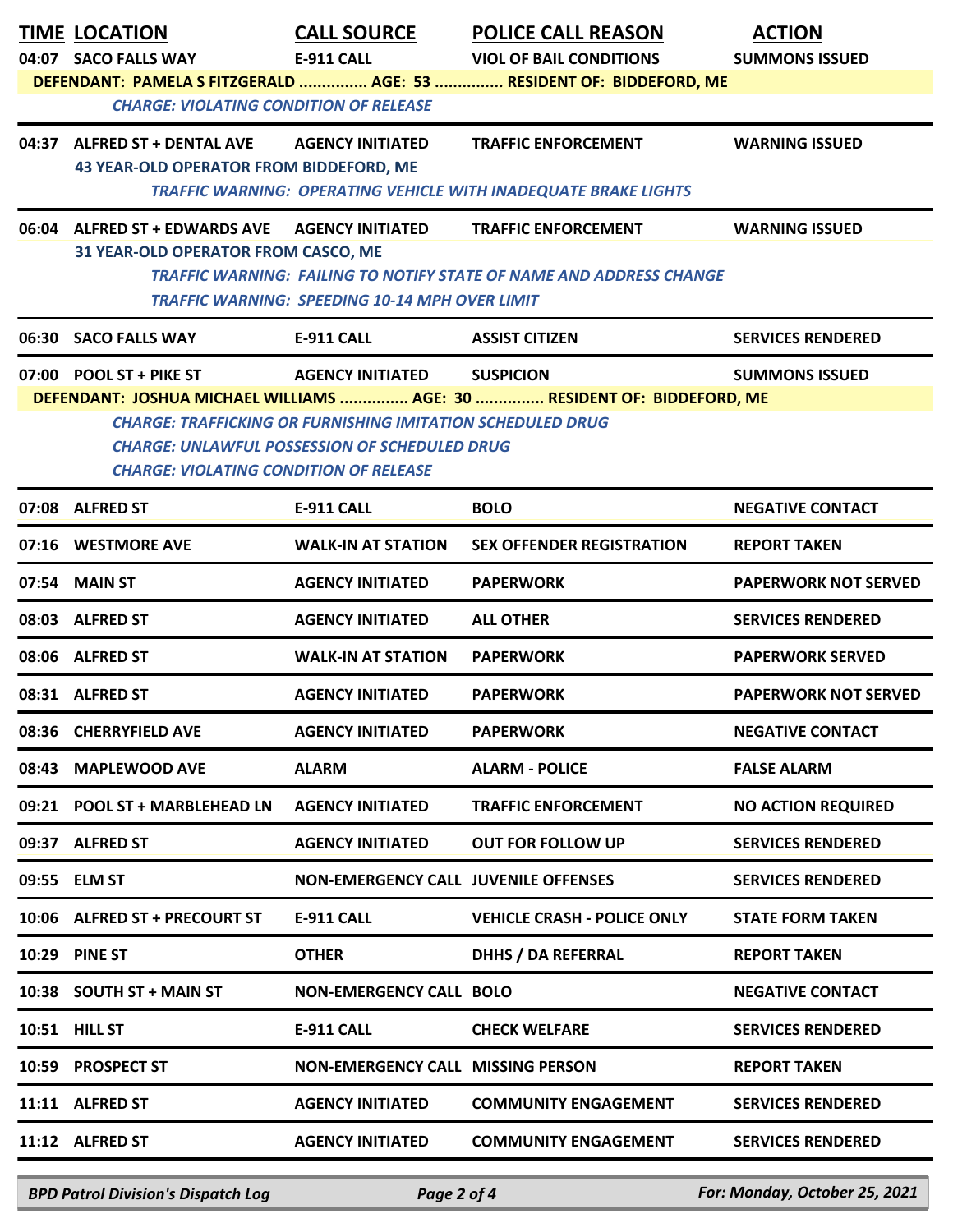|       | <b>TIME LOCATION</b><br>11:13 ALFRED ST                                              | <b>CALL SOURCE</b><br><b>AGENCY INITIATED</b>                                    | <b>POLICE CALL REASON</b><br><b>COMMUNITY ENGAGEMENT</b>                                                                                                           | <b>ACTION</b><br><b>SERVICES RENDERED</b> |
|-------|--------------------------------------------------------------------------------------|----------------------------------------------------------------------------------|--------------------------------------------------------------------------------------------------------------------------------------------------------------------|-------------------------------------------|
|       | 11:55 DRAPEAU ST + MORIN ST                                                          | <b>NON-EMERGENCY CALL BOLO</b>                                                   |                                                                                                                                                                    | <b>NEGATIVE CONTACT</b>                   |
|       | 11:57 SACO FALLS WAY                                                                 |                                                                                  | <b>NON-EMERGENCY CALL MENTAL ILLNESS CASES</b>                                                                                                                     | <b>SERVICES RENDERED</b>                  |
|       | 12:28 JEFFERSON ST                                                                   | <b>AGENCY INITIATED</b>                                                          | <b>OUT FOR FOLLOW UP</b>                                                                                                                                           | <b>SERVICES RENDERED</b>                  |
|       | 12:33 POMERLEAU ST<br><b>CHARGE: CRIMINAL MISCHIEF</b>                               | NON-EMERGENCY CALL DISTURBANCE / NOISE                                           | DEFENDANT: MATTHEW B STACEY  AGE: 49  RESIDENT OF: BIDDEFORD, ME                                                                                                   | <b>SUMMONS ISSUED</b>                     |
|       | 12:47 WEST ST                                                                        | NON-EMERGENCY CALL MESSAGE DELIVERY                                              |                                                                                                                                                                    | <b>SERVICES RENDERED</b>                  |
|       | 12:50 ALFRED ST                                                                      | E-911 CALL                                                                       | <b>VEHICLE CRASH - POLICE ONLY</b>                                                                                                                                 | <b>SERVICES RENDERED</b>                  |
|       | 14:01 COTE CIR                                                                       | <b>NON-EMERGENCY CALL THEFT</b>                                                  |                                                                                                                                                                    | <b>REPORT TAKEN</b>                       |
|       | 14:19 MAIN ST                                                                        |                                                                                  | NON-EMERGENCY CALL DOMESTIC COMPLAINTS                                                                                                                             | <b>REPORT TAKEN</b>                       |
|       | 14:49 POOL ST                                                                        | <b>NON-EMERGENCY CALL THEFT</b>                                                  |                                                                                                                                                                    | <b>NO ACTION REQUIRED</b>                 |
|       | 15:04 ELM ST                                                                         | <b>E-911 CALL</b>                                                                | <b>VEHICLE CRASH - POLICE ONLY</b>                                                                                                                                 | <b>STATE FORM TAKEN</b>                   |
|       | 15:04 MARINER WAY                                                                    | <b>NON-EMERGENCY CALL BOLO</b>                                                   |                                                                                                                                                                    | <b>GONE ON ARRIVAL</b>                    |
|       | 15:15 ELM ST                                                                         |                                                                                  | NON-EMERGENCY CALL VEHICLE CRASH - POLICE ONLY                                                                                                                     | <b>STATE FORM TAKEN</b>                   |
|       | 15:22 BOULDER WAY                                                                    | <b>AGENCY INITIATED</b>                                                          | <b>OUT FOR FOLLOW UP</b>                                                                                                                                           | <b>SERVICES RENDERED</b>                  |
|       | 15:25 ALFRED ST                                                                      | <b>AGENCY INITIATED</b>                                                          | <b>TRAFFIC ENFORCEMENT</b>                                                                                                                                         | <b>SERVICES RENDERED</b>                  |
|       | 15:27 MAIN ST                                                                        | <b>E-911 CALL</b>                                                                | <b>DOMESTIC COMPLAINTS</b>                                                                                                                                         | <b>REPORT TAKEN</b>                       |
|       | 15:29 ALFRED ST                                                                      |                                                                                  | NON-EMERGENCY CALL PRO-ACTIVE DV RESPONSE TEAM                                                                                                                     | <b>REPORT TAKEN</b>                       |
|       | 15:53 ELM ST                                                                         | <b>AGENCY INITIATED</b>                                                          | <b>OUT FOR FOLLOW UP</b>                                                                                                                                           | <b>SERVICES RENDERED</b>                  |
| 16:38 | SOUTH ST + FOX HOLLOW DR AGENCY INITIATED<br>31 YEAR-OLD OPERATOR FROM BIDDEFORD, ME | <b>TRAFFIC WARNING: SPEEDING 10-14 MPH OVER LIMIT</b>                            | <b>TRAFFIC ENFORCEMENT</b>                                                                                                                                         | <b>WARNING ISSUED</b>                     |
|       | 17:24 MAY ST + COLONIAL DR<br>33 YEAR-OLD OPERATOR FROM BIDDEFORD, ME                | <b>AGENCY INITIATED</b><br><b>TRAFFIC WARNING: SPEEDING 10-14 MPH OVER LIMIT</b> | <b>TRAFFIC ENFORCEMENT</b>                                                                                                                                         | <b>WARNING ISSUED</b>                     |
|       | 17:46 MAY ST + DARTMOUTH ST<br>21 YEAR-OLD OPERATOR FROM ROCHESTER, NH               | <b>AGENCY INITIATED</b>                                                          | <b>TRAFFIC ENFORCEMENT</b><br>TRAFFIC WARNING: OPER. MV W/ EXPIRED MAINE LICENSE < OR = 90 DAYS<br><b>TRAFFIC WARNING: OPERATING WITHOUT HEADLIGHTS AFTER DARK</b> | <b>WARNING ISSUED</b>                     |
| 17:54 | <b>MAIN ST</b>                                                                       |                                                                                  | <b>NON-EMERGENCY CALL MENTAL ILLNESS CASES</b>                                                                                                                     | <b>SERVICES RENDERED</b>                  |
|       | 18:05 SULLIVAN ST                                                                    | <b>E-911 CALL</b>                                                                | 911 MISUSE                                                                                                                                                         | <b>SERVICES RENDERED</b>                  |
|       | 18:16 ELM ST                                                                         | <b>E-911 CALL</b>                                                                | 911 MISUSE                                                                                                                                                         | <b>SERVICES RENDERED</b>                  |
|       |                                                                                      |                                                                                  |                                                                                                                                                                    |                                           |

*BPD Patrol Division's Dispatch Log Page 3 of 4 For: Monday, October 25, 2021*